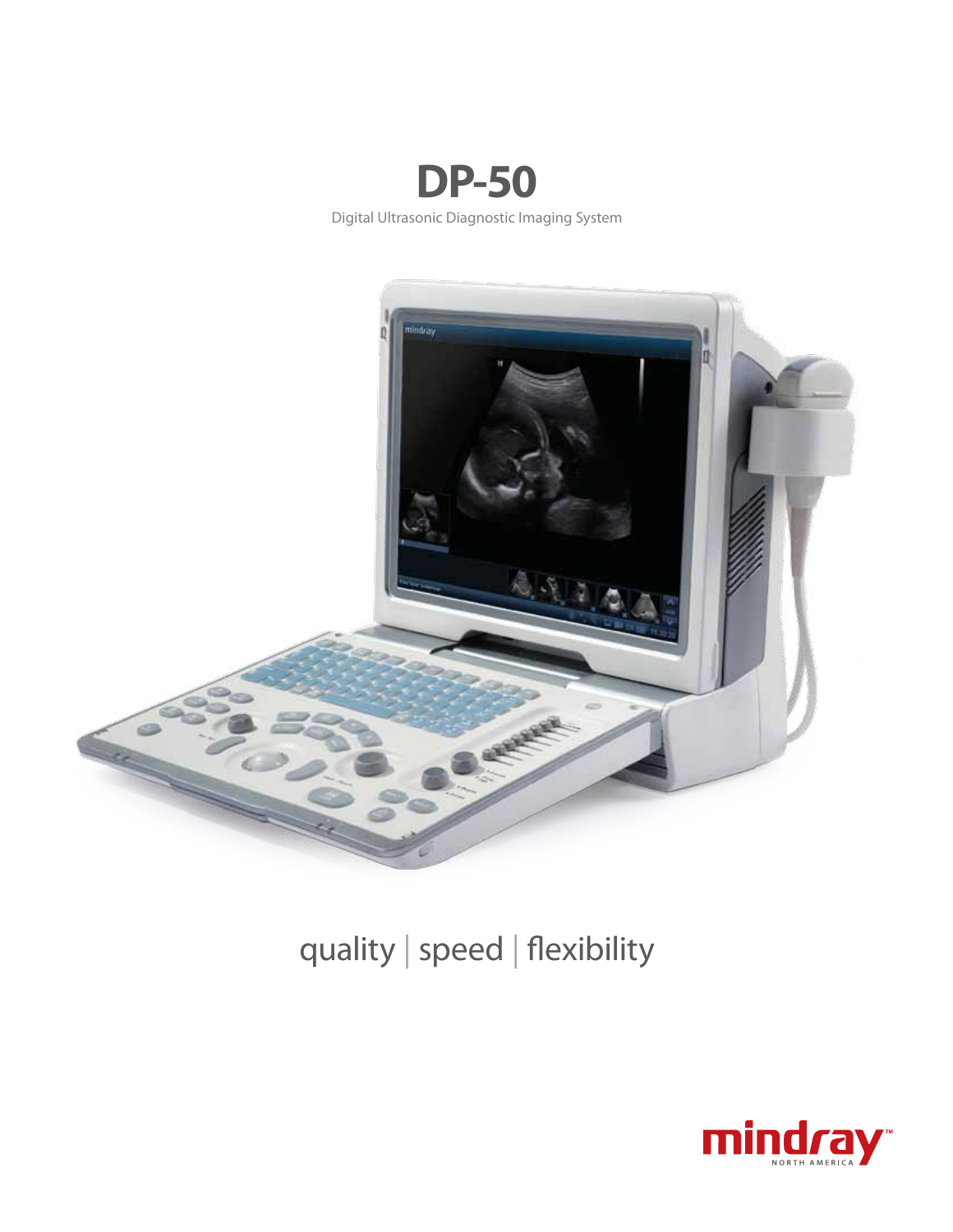# **DP-50** Digital Ultrasonic Diagnostic Imaging System

The DP-50 is engineered to help you get the information you need with an innovative high performance compact B/W system. The DP-50's X-treme engine and high speed processing power provides outstanding image quality and a complete information management solution. The insightful design reaches a wide range of clinical applications including abdomen, urology, OB/GYN, small parts, emergency, orthopedics, endocavity, and interventional medicine.



OB imaging – fetal foot



Nerve imaging – pain management



GYN transvaginal imaging

Evaluating patients in today's demanding environment takes innovative technology to speed up diagnosis with greater confidence. Mindray's DP-50 versatility expands your clinical utility while improving patient care.

## Diagnostic confidence with advanced imaging technologies

- Dynamic Beam Forming
- iBeam™ Spatial Compounding Imaging
- iClear<sup>™</sup> Speckle Reduction Imaging
- (THI) Tissue Harmonic Imaging
- (TSI) Tissue Specific Imaging
- B Steer, Trapezoid Imaging, Colorization

## Advanced transducer technology optimizes images for different body types and target organs

- High sensitivity, wide band transducers
- Multi-frequency, up to 4 imaging frequencies in each transducer
- Imaging from 2 to 10 MHz
- Up to 140 degree scanning angle
- General purpose and specialty transducers
- Needle guide brackets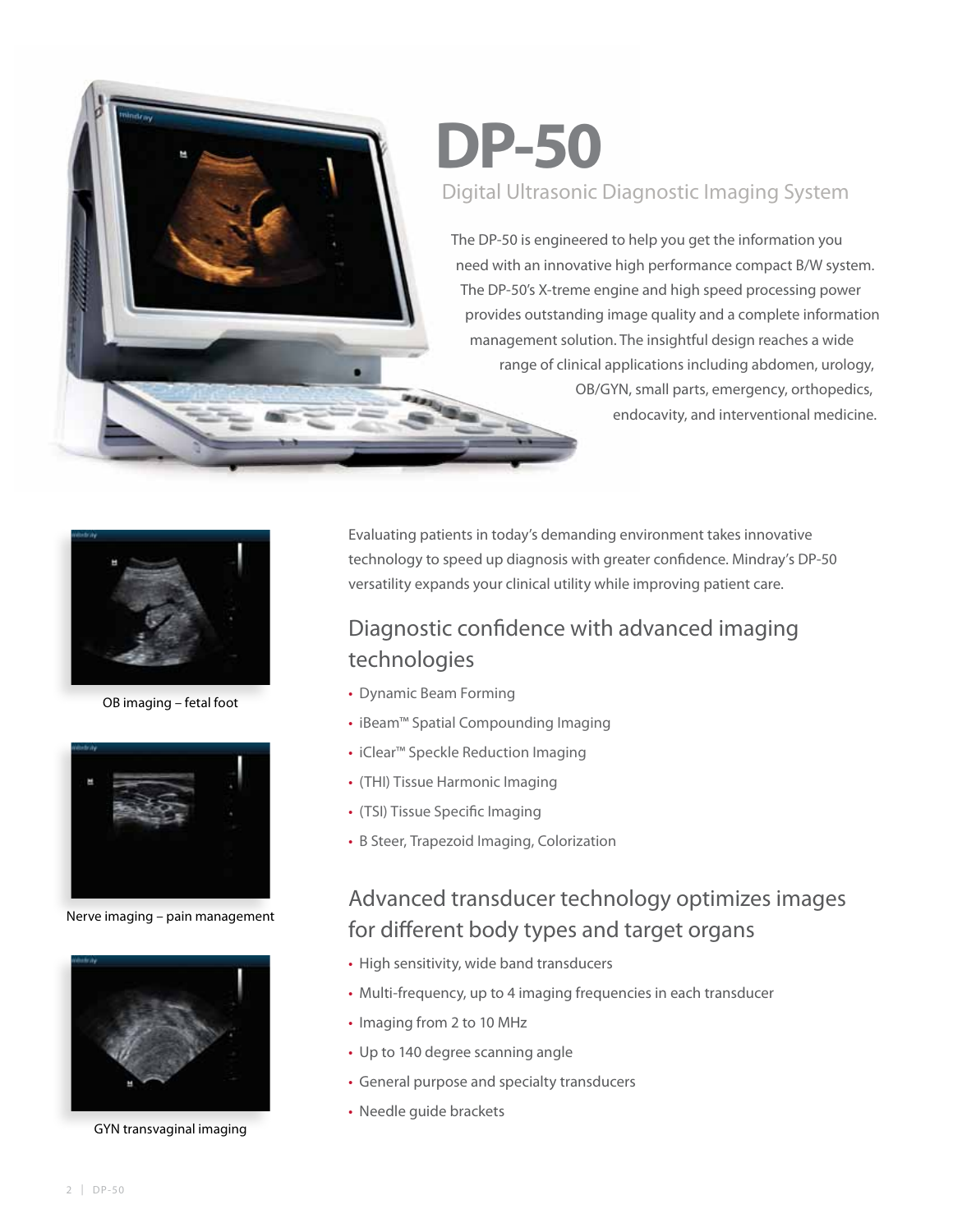## Exceptional ergonomics and high productivity by design

#### **Designed with the user in mind, the DP-50 makes any location accessible.**

- A smart new shape for enhanced mobility that is compact and lightweight
- Quick Save One push image transfer to local or directly to USB
- iTouch™ Auto Optimization: single button image optimization
- iZoom™: enables accurate viewing of image from distance
- iStation™: clipboard, onboard reporting
- IMT: auto-measurement of carotid intimae-thickness
- 15" high definition LCD, tilt display
- Backlit control panel
- Li-ion battery, endurance time: >120 min

## Complete information management solution

DP-50 offers users flexibility in managing patient data to meet clinical and administrative needs.

#### **Data Storage**

- 320G integrated hard disk
- On-board imaging archive for more than 100,000 still images
- USB ports
- DICOM 3.0 connectivity

#### **Specialty Dedicated Measurements and Reports**

- Abdomen Orthopedics
- Gynecology Obstetrics
- Cardiology Small Parts
	-



Compact and lightweight for enhanced mobility



Tilting LCD display allows easy viewing